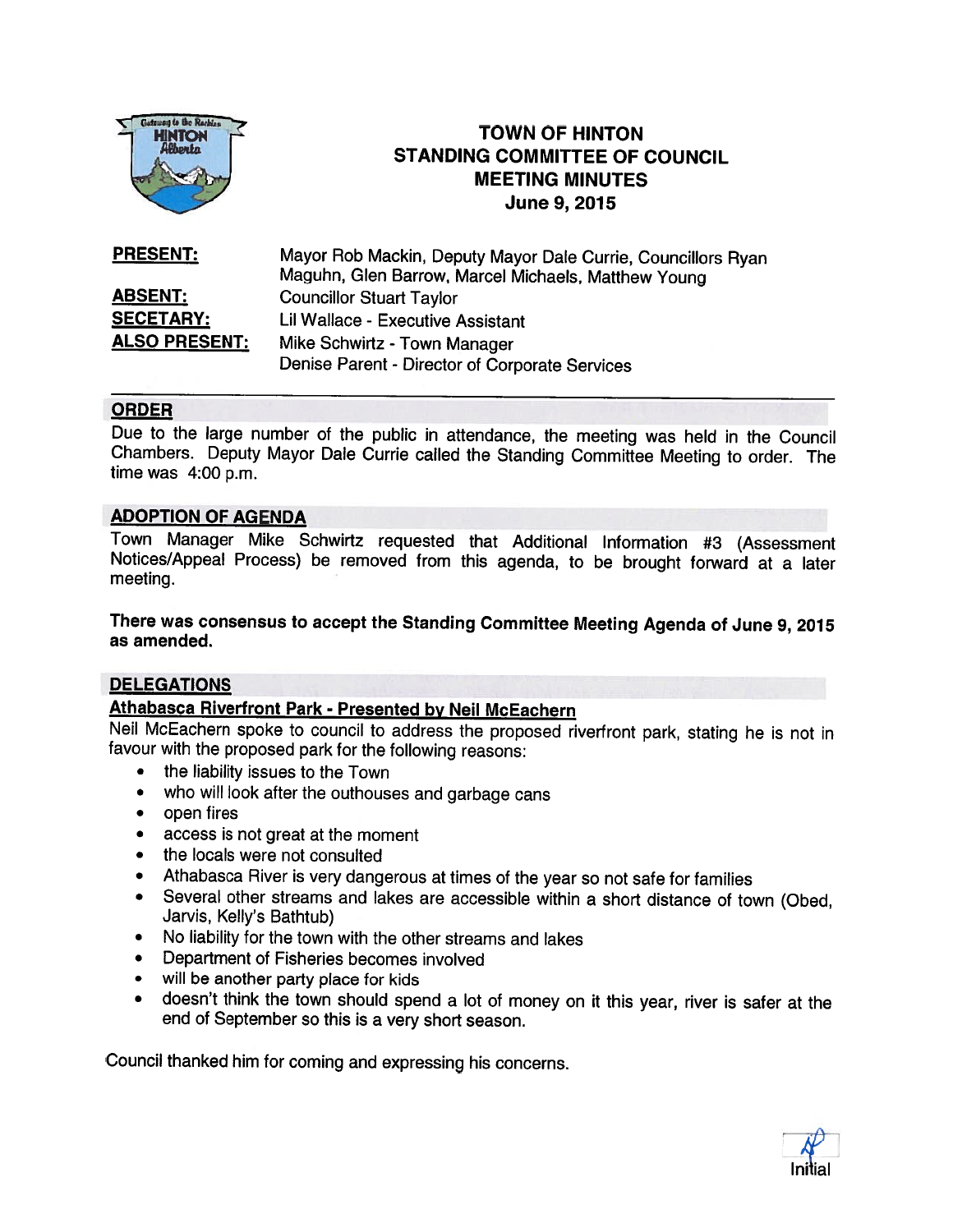### ACTION AND DISCUSSION ITEMS

Refer to the Standing Committee Meeting Agenda package for June 9, 2015 for detailed background information on these decisions.

#### Athabasca Riverfront Park

There was consensus that Council accep<sup>t</sup> this repor<sup>t</sup> with Option <sup>2</sup> recommendation and it be forwarded to regular Council for <sup>a</sup> decision.

### Council Support and Direction of Community Engagement & Advisory Committee ("CEAC") and Community Sustainability Plan ("CSP")

The Mayor and the Chair of CEAC, Mr. Garth Griffiths, indicated they have met several times since the May 26, <sup>2015</sup> Standing Committee meeting to discuss council's suppor<sup>t</sup> of CEAC and the direction CEAC should take.

The Mayor requested council's consensus suppor<sup>t</sup> to allow him to continue to meet with Mr. Gritfiths to discuss how best to leverage people moving forward in order to work together. He stated they would then come back to Council in the Fall with an engagemen<sup>t</sup> model that would provide success.

There was consensus to allow the Mayor to work with the Chair of CEAC to clarify the relationship between Council and CEAC going forward.

There was consensus that the previous recommendation from the May 26, <sup>2015</sup> Standing Committee:

"There was consensus that Council accepts the recommendations (1) to dissolve CEAC and (2) set up advisory working committees. The recommendations be forwarded to Regular Council for <sup>a</sup> decision."

will not be pursued.

# Participatory Budget Addendum to May 26, <sup>2015</sup> DR

There was consensus that Council direct Administration to proceed with the 2075 Participatory Budget and forward this repor<sup>t</sup> and recommendation to Regular Council for <sup>a</sup> decision; use CEAC as an advisory board.

### Rec Centre Pool Project

There was consensus that Council accep<sup>t</sup> this repor<sup>t</sup> with Part One (Staging and Cost Plan) recommendation and it be forwarded to Regular Council for <sup>a</sup> decision.

### ADDITIONAL INFORMATION

### Urgent Matters from Council

The Mayor advised that Hinton has been nominated from Molson Coors to host <sup>a</sup> "one-horse town" concert in September. Citizens are encourage<sup>d</sup> to pos<sup>t</sup> <sup>p</sup>hotos of Hinton on their website at "coorsbanquet.ca/oht". The Town would win <sup>a</sup> free concert. <sup>A</sup> media release with more details will be forthcoming.

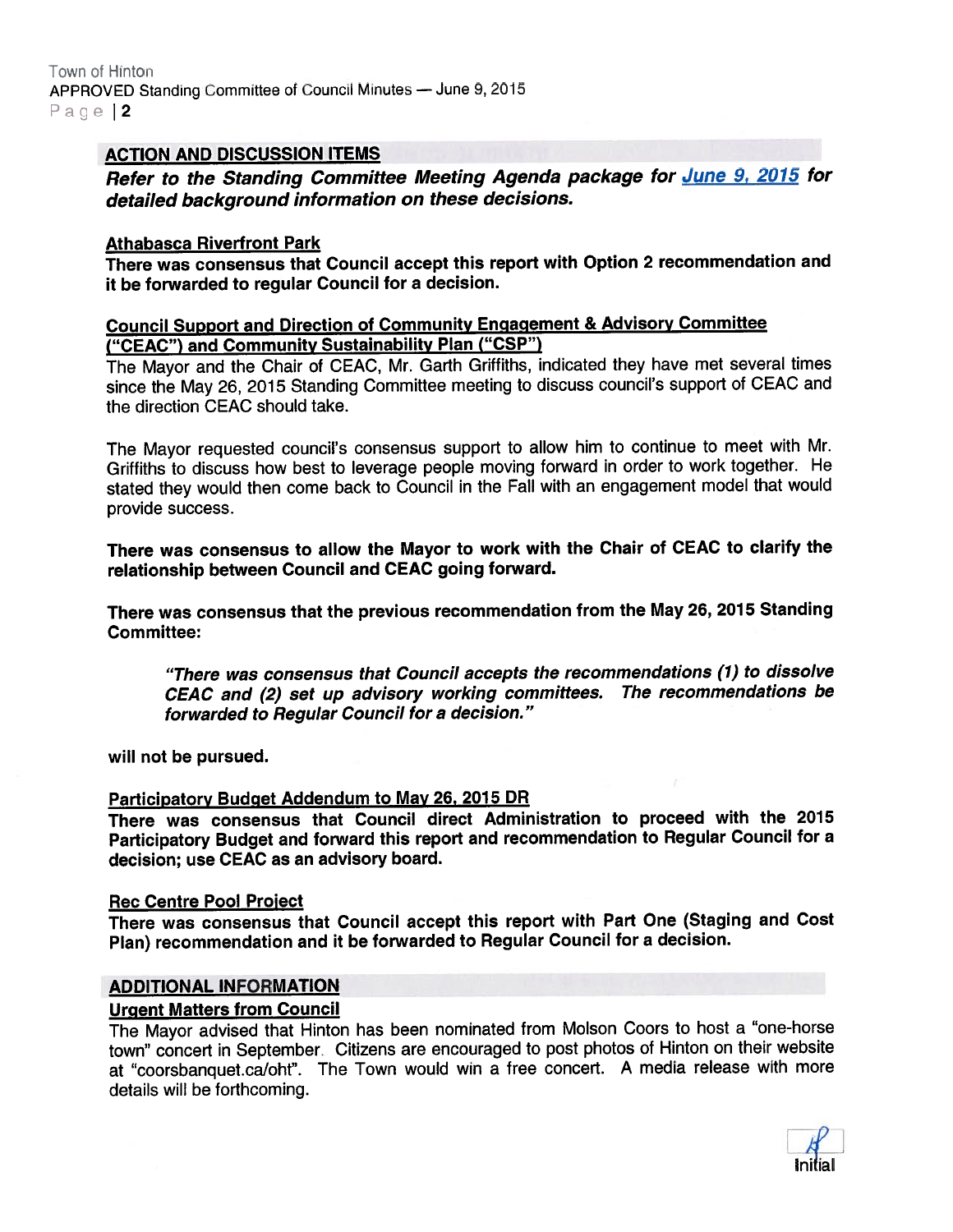Councillor Barrow asked if the Town owned the land at the drugstore drive-thru in the valley district. He stated safety concerns that people are driving through at excessive speeds and can it be chained off. Administration will look into this.

Councillor Barrow also asked Administration to look at the trail on Highway 16 near the old train station, going towards the bridge. There is <sup>a</sup> safety concern with <sup>a</sup> pole, which has tilted.

Councillor Young asked if there is <sup>a</sup> current bylaw that dumpster lids have to be closed at all times to preven<sup>t</sup> garbage blowing around. Administration advised there is nothing that specific but that garbage is to be bagged before being placed in dumpsters.

Councillor Maguhn asked about the Baker Street development road closure and Administration advised it should be done by this Friday.

#### Town Manager Status Report

Mike Schwirtz reminded the public the automated traffic enforcement is moving into the last <sup>p</sup>hase (failing to <sup>y</sup>ield to pedestrians and for distracted driving). Warnings will be <sup>g</sup>iven out in June and citations will be issued in July

The flags at all municipal buildings have been lowered out of respec<sup>t</sup> for the recent loss of Const. Daniel Woodall of the Edmonton Police Service. Flags will remain lowered until after the memorial service which has not been announced yet.

Councillor Maguhn re-stated his ongoing concern respecting the roads at Hillcrest Mobile Estates, stating the roads are in such bad condition that there is no safe and quick access. He invited council to take <sup>a</sup> drive through the mobile home par<sup>k</sup> towards the east end to experience the roads themselves. He questioned why the Town is not able to repair the roads and have the owners pay the bill to do so. Administration advised the Town does not have authority to do so. It is <sup>a</sup> private business. Administration has been trying to work with the owners to have them make improvements, but have had little success to date. Councillor Maguhn asked to go on record that he doesn't agree with the situation and council needs to advocate to our MLA and elected officials to have the province look at changing the laws.

#### Assessment Notices/Appeal Process - Q & A Opportunity

This item was removed from the agenda.

### Executive Assistant Logistics Information

Upcoming events logistics were discussed.

### MOVE IN CAMERA

M. MICHAELS - That Standing Committee move in camera.

Carried

The time was 5:47 p.m. <sup>A</sup> short recess was called and the meeting reconvened at 6:06 p.m.